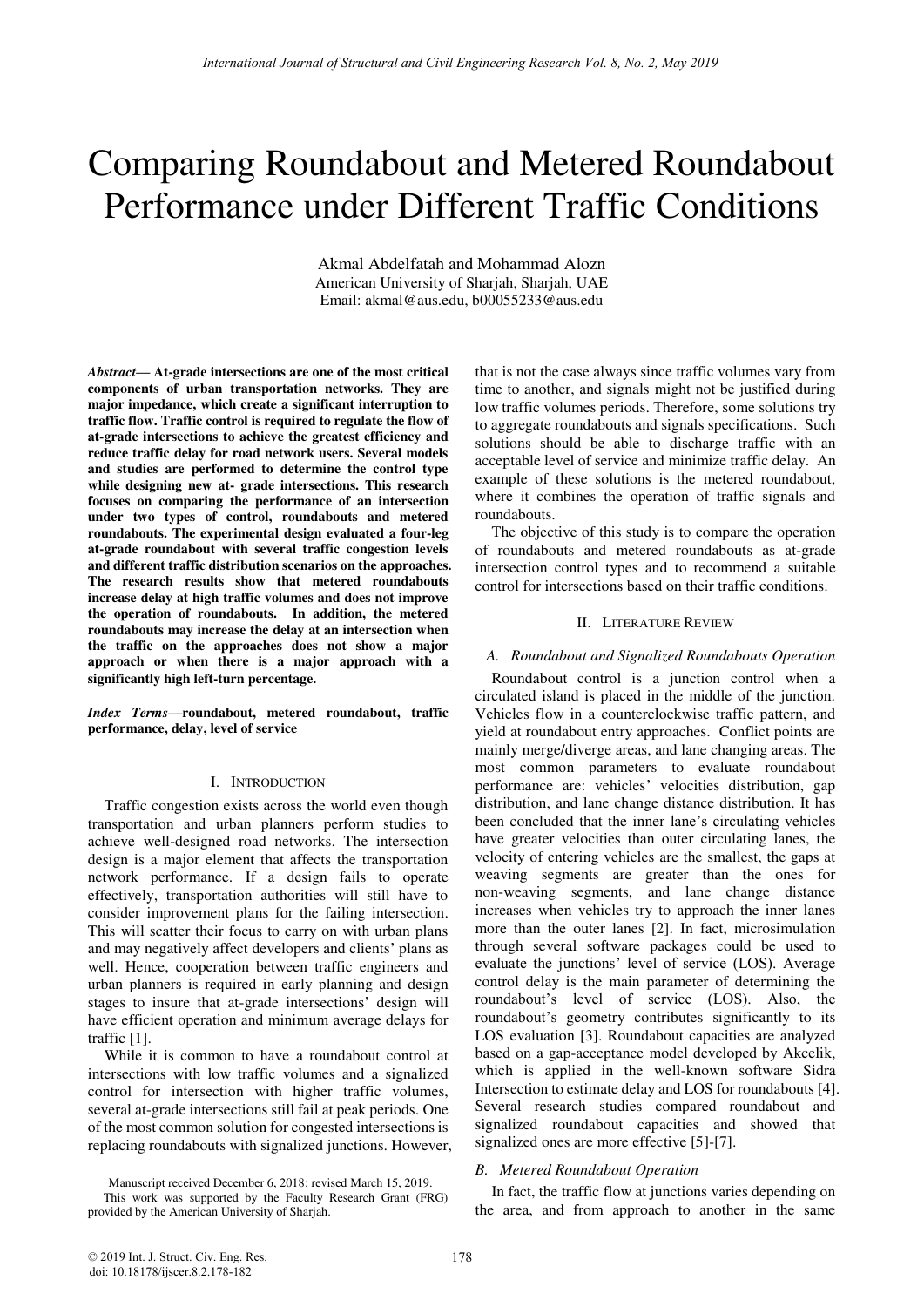roundabout. Roundabouts have several congestion distributions among its approaches. The issue of unbalanced traffic flow on roundabout approaches is highly addressed at its performance evaluation and operational control [8], [9]. The idea of combining both systems: roundabouts and signalized roundabouts, is most effective in having a metered roundabout. A metered roundabout operates as a partially signalized roundabout to allow a controlling approach movement by stopping a metered approach for a minimum red time. The roundabout operates normally once traffic is dissipated [10], [11]. Advanced studies regarding installation of advanced detectors using numerical methods to estimate queue length and compare it with software estimation showed similar results [12]. Several studies concluded that applying metering for unbalanced traffic flows at roundabouts resulted in increasing circulating gaps, decreasing follow up headway, increasing the capacity, which resulted in reducing the overall average control delay for the roundabout [7], [10], [11].

In this research, the effect of traffic distribution among the roundabout approaches and the turning percentages on each approach on the performance of roundabout and metered roundabout is investigated.

## III. EXPERIMENTAL DESIGN

This study is evaluating a four-leg roundabout. The considered roundabout will be analyzed for roundabout and metered roundabout operations using Sidra Intersection software.



Figure 1. Intersection approaches

The experimental design considers three different cases for the traffic distribution among the roundabout approaches:

- Case I: traffic volume will be assigned into two opposing dominant approaches (A and C).
- Case II: traffic volume will be assigned in to two perpendicular approaches (A and B) and the major traffic will be assigned to approach A.
- Case III: Similar to case II, but the major traffic is assigned to approach B.

Each case (from I to III) considers different ratios of traffic on the two dominant directions (conditions a, b, c,

and d) and different ratios of distributing the traffic to the two dominant directions (conditions 1, 2, 3, and 4).

Traffic distribution in Cases I, II and III is shown in Tables I, II and III respectively.

These three cases are applied to the two control conditions (roundabout and metered roundabout and for a total traffic volume on all approaches of 3500 and 4000 veh/hr. In addition, the left turn percentages will be 20% on all approaches, but it will have the values of 20%, 40%, or 60% on the approach with the highest traffic flow. It should be noted that Tables I, II, and III show the percentage of traffic on the dominant directions and the rest of the traffic is distributed equally on the non-dominant directions (approaches B and D for Case1 and approached C and D for Cases II and III).

TABLE I. CASE I TRAFFIC DISTRIBUTION

| a.80% of traffic assigned on    | 1)80% of traffic assigned on A |
|---------------------------------|--------------------------------|
| Approaches A and C              | and $20\%$ on C                |
| b.70% of traffic assigned on    | 2)70% of traffic assigned on A |
| Approaches A and C              | and $30\%$ on C                |
| $c.60\%$ of traffic assigned on | 3)60% of traffic assigned on A |
| Approaches A and C              | and $40\%$ on C                |
| d.50% of traffic assigned on    | 4)50% of traffic assigned on A |
| Approaches A and C              | and $50\%$ on C                |

TABLE II. CASE II TRAFFIC DISTRIBUTION

| a.80% of traffic assigned on  | 1)80% of traffic assigned on A   |
|-------------------------------|----------------------------------|
| Approaches A and B            | and $20\%$ on B                  |
| b.70% of traffic assigned on  | $270\%$ of traffic assigned on A |
| Approaches A and B            | and $30\%$ on B                  |
| c.60% of traffic assigned on  | 3)60% of traffic assigned on A   |
| Approaches A and B            | and $40\%$ on B                  |
| d. 50% of traffic assigned on | 4)50% of traffic assigned on A   |
| Approaches A and B            | and $50\%$ on B                  |

TABLE III. CASE III TRAFFIC DISTRIBUTION

| a.80% of traffic assigned on  | $1)80\%$ of traffic assigned on B |
|-------------------------------|-----------------------------------|
| Approaches A and B            | and $20\%$ on A                   |
| b.70% of traffic assigned on  | $270\%$ of traffic assigned on B  |
| Approaches A and B            | and $30\%$ on A                   |
| c.60% of traffic assigned on  | 3)60% of traffic assigned on B    |
| Approaches A and B            | and $40\%$ on A                   |
| d. 50% of traffic assigned on | 4)50% of traffic assigned on B    |
| Approaches A and B            | and $50\%$ on A                   |

The roundabout and metered roundabout intersections were evaluated to determine the average control delay and level of service (LOS). The Cases are labeled based on the notation shown in Tables I, II, and III. For example, Case III.b.1 represents a case where there is 70% of the total traffic on approaches A and B. The traffic on approach B is 80% of the total on A and B (i.e. it is 56% of the total traffic on the roundabout). The rest of the traffic is divided equally between the other two approaches.

#### IV. ANALYSIS AND RESULTS

As discussed earlier, plenty of scenarios were considered for each case. However, the analysis and result in this section presents an output of a sample from each case, which reflects the general trend of the results. This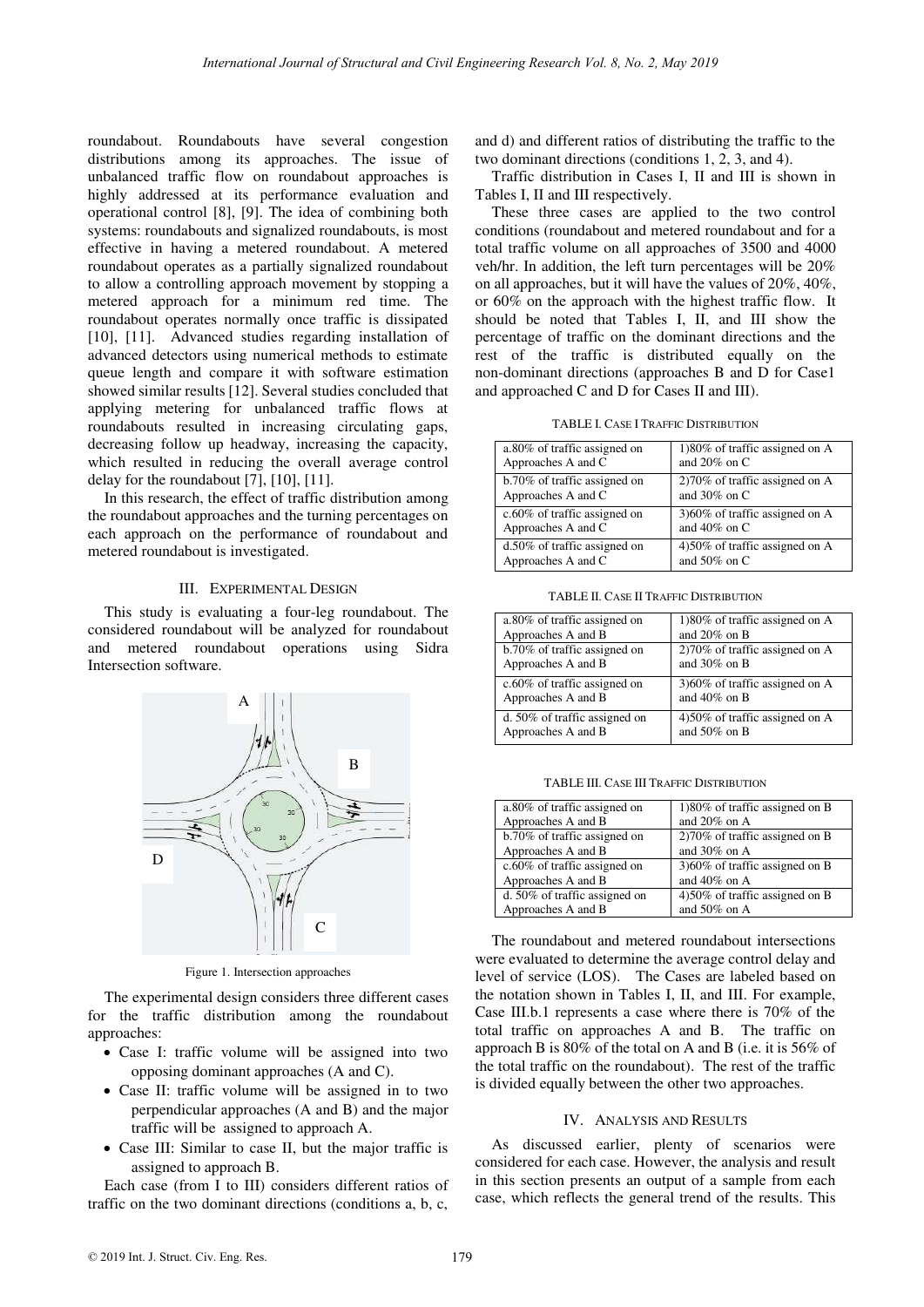section presents multiple aggregated results for three cases in tables and their associated graphs. Table IV shows the results of roundabout and metered roundabout evaluation for Case I.a.1, which represents 80% of total traffic to be on opposing approaches A and C and 80% of dominant traffic on approach A (i.e. 64% of the total traffic). Figure 2 illustrates the delays for roundabout and metered roundabout evaluation for Case I.a.1.

TABLE IV. SUMMARY RESULTS FOR CASE I.A.1

| Case I.a.1 |    |      |      |            |      |                    |      |    |      |  |
|------------|----|------|------|------------|------|--------------------|------|----|------|--|
|            |    |      |      | Roundabout |      | Metered Roundabout |      |    |      |  |
| LT%        |    | 3500 |      | 4000       |      |                    | 3500 |    | 4000 |  |
| А          |    | LS   | Del. | LS         | Del. | LS                 | Del. | LS | Del. |  |
|            | 20 | E    | 61   | F          | 179  | D                  | 48   | F  | 158  |  |
|            | 40 | E    | 66   | F          | 185  | D                  | 53   | F  | 163  |  |
|            | 60 | F    | 125  | F          | 243  | E                  | 74   | F  | 396  |  |



Figure 2. Summary Results for Case I.a.1

In Case I.a.1, the metered roundabout slightly reduced the roundabout delay when traffic volume is 3500 veh/hr. This is because the traffic on the controlling approach (A) is much higher than the flows on all other approaches and the roundabout metering will help in providing higher priority for this approach. However, when the traffic volume is higher (4000 veh/hr) and the left-turn percentage is greater (60%), the controlling approach traffic is causing significant delays to other approaches because more vehicles are circulating in the roundabout for a longer time to turn left. On the other hand, the yield operation of roundabout would allow other approaches to enter between available gaps of approach A traffic flow.

Table V shows the results of roundabout and metered roundabout evaluation for Case I.d.4 (equal traffic distribution on all approaches. The left-turn percentage on all approaches is 20%, while on approach A it is 20%, 40%, or 60%. Fig. 3 shows the delays for roundabout and metered roundabout evaluation for Case I.d.4.

TABLE V. SUMMARY RESULTS FOR CASE I.D.4

| Case I.d.4 |      |      |            |      |    |                    |    |      |  |  |
|------------|------|------|------------|------|----|--------------------|----|------|--|--|
|            |      |      | Roundabout |      |    | Metered Roundabout |    |      |  |  |
|            | 3500 |      | 4000       |      |    | 3500               |    | 4000 |  |  |
| LT%<br>А   | LS   | Del. | LS         | Del. | LS | Delay              | LS | Del. |  |  |
| 20         | B    | 13   | B          | 16   | F  | 247                | F  | 479  |  |  |
| 40         | B    | 15   | D          | 46   | F  | 342                | F  | 483  |  |  |
| 60         | C    | 21   | F          | 100  | F  | 283                | F  | 495  |  |  |



Figure 3. Summary Results for Case I.d.4

Case I.d.4 is a general case, which have equal splits of traffic volume on the approaches. The metered roundabout evaluation implementation has increase delay significantly especially for high traffic volumes. The roundabout operates with an acceptable level of service unless the traffic volume and left-turn percentage is increasing significantly, which will result in more delay time for vehicles to find a gap in the roundabout flow and more time spent to turn left respectively.

Table VI shows the results of roundabout and metered roundabout evaluation for Case II.a.1 (80% traffic distribution on Approaches A and B. The traffic on approach A is 80% of traffic on the dominant approaches with left-turn percentage of 20%, 40%, or 60%. Fig. 4 shows the delays for roundabout and metered roundabout evaluation for Case II.a.1.

TABLE VI. SUMMARY RESULTS FOR CASE II.A.1

| Case II.a.1 |    |      |            |              |    |                    |      |      |  |  |
|-------------|----|------|------------|--------------|----|--------------------|------|------|--|--|
|             |    |      | Roundabout |              |    | Metered Roundabout |      |      |  |  |
| LT%         |    | 3500 |            | 3500<br>4000 |    |                    | 4000 |      |  |  |
| А           | LS | Del. | LS         | Del.         | LS | Delay              | LS   | Del. |  |  |
| 20          | F  | 122  | F          | 266          | C  | 22                 | F    | 165  |  |  |
| 40          | F  | 126  | F          | 272          | E  | 61                 | F    | 176  |  |  |
| 60          | F  | 148  | F          | 295          | E  | 77                 | F    | 176  |  |  |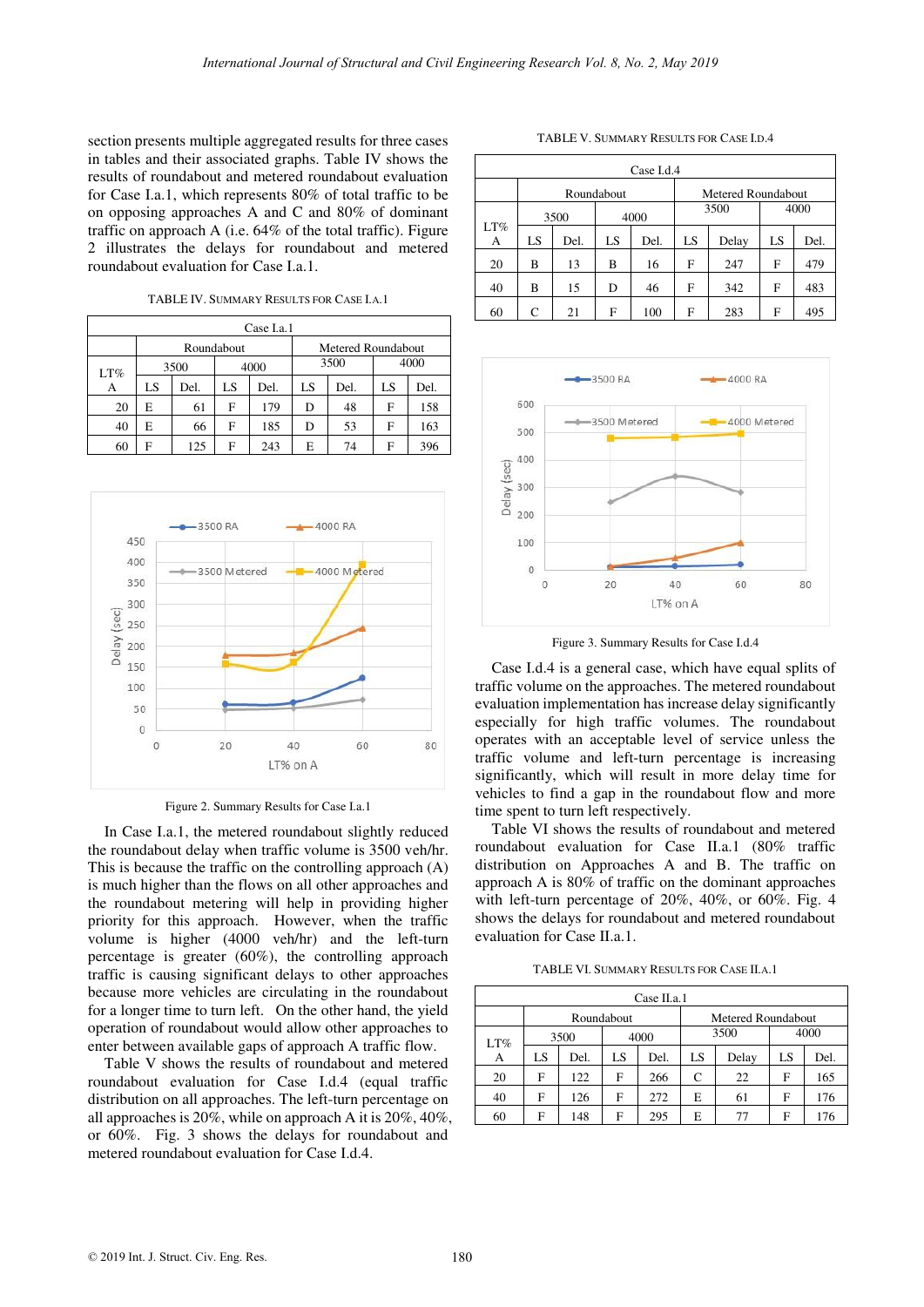

Figure 4. Summary results for Case II.a.1

Table VII shows the results of roundabout and metered roundabout evaluation for Case II.c.3 (60% traffic distribution on Approaches A and B. The traffic volume on approach A is 60% of traffic on A and B, with left-turn percentage of 20%, 40%, or 60%. Figure 5 shows the delays for roundabout and metered roundabout evaluation for Case II.c.3.

TABLE VII. SUMMARY RESULTS FOR CASE II.C.3 – ROUNDABOUT

| Case II.c.3 |    |      |            |      |                    |       |    |      |  |  |
|-------------|----|------|------------|------|--------------------|-------|----|------|--|--|
|             |    |      | Roundabout |      | Metered Roundabout |       |    |      |  |  |
| LT%         |    | 3500 | 4000       |      |                    | 3500  |    | 4000 |  |  |
| А           | LS | Del. | LS         | Del. | LS                 | Delay | LS | Del. |  |  |
| 20          | В  | 16   | E          | 73   | C                  | 23    | F  | 80   |  |  |
| 40          | в  | 18   | E          | 78   | C                  | 25    | F  | 83   |  |  |
| 60          |    | 27   | F          | 96   | D                  | 38    | F  | 108  |  |  |



Figure 5. Summary results for case II.c.3

In Case II.a.1, the roundabout performs at LOS "F" for all scenarios. The metered roundabout shows a better performance than the roundabout due to having low volume on the adjacent approach (B), which is a suitable scenario for metered roundabout operation. It should be noted that the traffic volume on approach A in this case represents 64%, the volume on approach B is only 16%, and the volume on approaches C and D is 10% of the total volume on the junction. When the traffic distribution on major approaches becomes closer to balance (60/40%) as in Case II.c.3, the delays significantly decrease for both operations, but the roundabout operation performs better. In Case II when two perpendicular approaches have high traffic volumes, the metered roundabout shows much worse performance.

Table VIII shows the results of roundabout and metered roundabout evaluation for Case III.b.3 (70% of the total traffic on Approaches A and B. A total of 60% of traffic on the dominant approaches is on approach B with left-turn percentage of 20%, 40% or 60%. Fig. 6 shows the delays for roundabout and metered roundabout evaluation for Case III.b.3.

|  |  | TABLE VIII. SUMMARY RESULTS FOR CASE III.B.3 |  |
|--|--|----------------------------------------------|--|
|--|--|----------------------------------------------|--|

| Case III.b.3 |    |                      |    |      |                    |      |    |      |  |  |
|--------------|----|----------------------|----|------|--------------------|------|----|------|--|--|
|              |    | Roundabout           |    |      | Metered Roundabout |      |    |      |  |  |
| LT%          |    | 3500<br>4000<br>3500 |    |      |                    | 4000 |    |      |  |  |
| А            | LS | Del.                 | LS | Del. | LS                 | Del. | LS | Del. |  |  |
| 20           | D  | 43                   | F  | 183  | C                  | 28   | F  | 81   |  |  |
| 40           | D  | 46                   | F  | 186  | C                  | 31   | F  | 84   |  |  |
| 60           | E  | 79                   | F  | 225  | D                  | 41   | F  | 118  |  |  |



Figure 6. Summary results for case III.b.3

Table IX shows the results of roundabout and metered roundabout evaluation for Case III.b.4 (70% of the total traffic on Approaches A and B with 50% of that traffic on approach B. The Left-turn percentage on B is 20%, 40%, or 60%. Fig. IX shows the delays for roundabout and metered roundabout evaluation for Case III.b.4.

TABLE IX. SUMMARY RESULTS FOR CASE III.B.4

| Case III.b. $4$ |      |      |            |      |    |                    |    |      |  |  |
|-----------------|------|------|------------|------|----|--------------------|----|------|--|--|
|                 |      |      | Roundabout |      |    | Metered Roundabout |    |      |  |  |
| LT%             | 3500 |      | 4000       |      |    | 3500               |    | 4000 |  |  |
| А               | LS   | Del. | LS         | Del. | LS | Del.               | LS | Del. |  |  |
| 20              | D    | 47   | F          | 185  | D  | 49                 | F  | 139  |  |  |
| 40              | D    | 50   | F          | 188  | D  | 51                 | F  | 141  |  |  |
| 60              | E    | 77   | F          | 234  | E  | 69                 | F  | 162  |  |  |